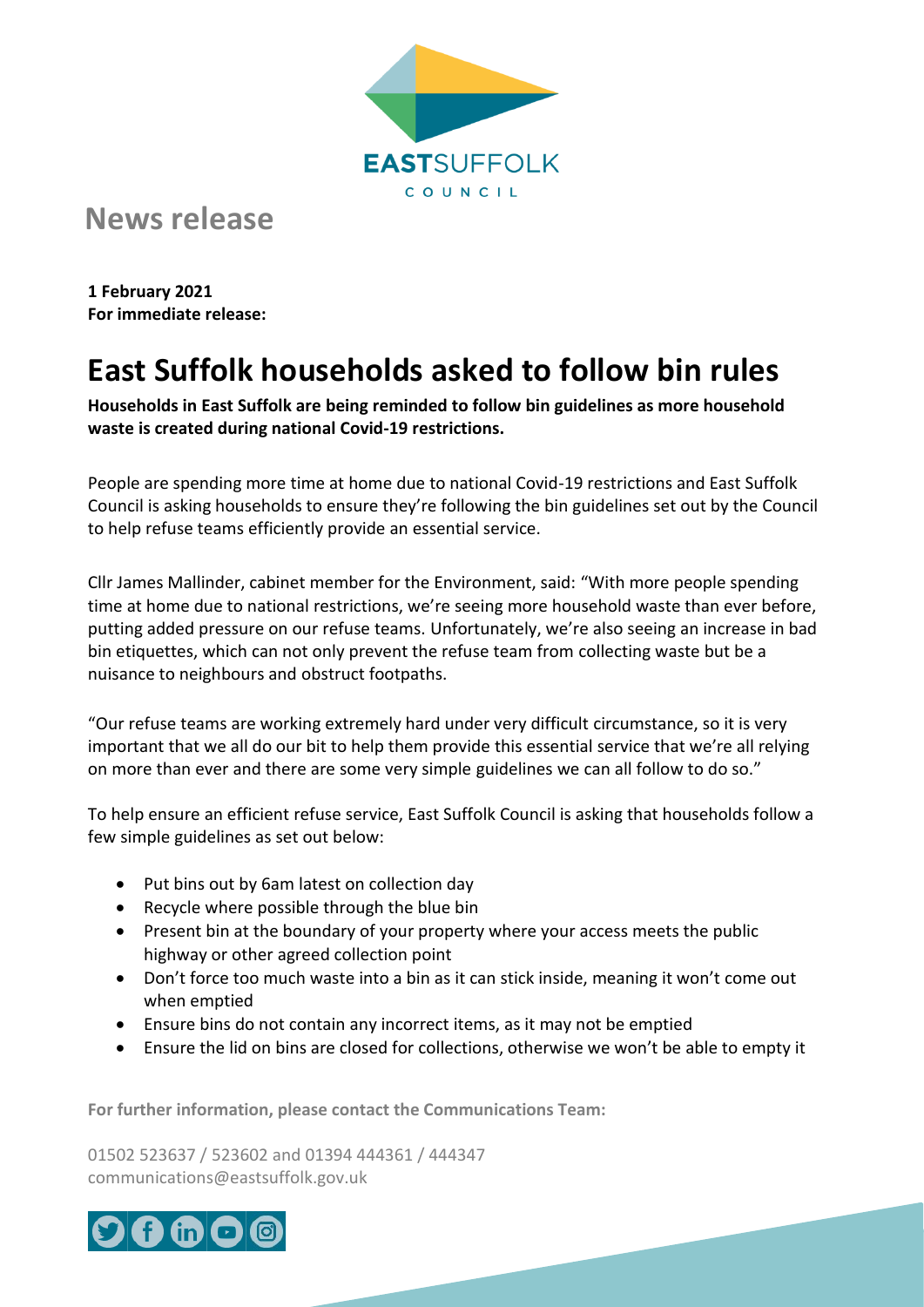• Take bins in as soon as possible after collection as they can cause a serious obstructions and block access, particularly when left on public pavements and access ways

Visit the Council's website for more information on what items goes into what bin, to check your bin collection day and to report a missed bin collection: [www.eastsuffolk.gov.uk/waste/waste](https://www.eastsuffolk.gov.uk/waste/waste-collection-and-disposal/refuse-collection/)[collection-and-disposal/refuse-collection/](https://www.eastsuffolk.gov.uk/waste/waste-collection-and-disposal/refuse-collection/)

As part its commitment to the environment, East Suffolk Council is also urging people to recycle right and waste less.

Cllr Mallinder said: "The majority of households in East Suffolk are good at recycling, but as we continue to deal with the challenges of climate change there is still a lot more we need to do to ensure we're recycling the right items.

"Confusion can cause spoiled bins, so we are determined to help households reduce the amount of wrong items they put in their recycling bins by making sure they know what can and cannot be recycled. This is important because there is a threshold of how much spoiled waste a truck load can have before it is rejected, so we need to make sure we are recycling right.

"East Suffolk Council declared a climate emergency last year and we all have a role to play in making better decisions for the sake of our environment. By thinking about how we dispose of our waste and making the right decisions, we all contribute to a solution. These small changes in our behaviour will make a big difference over time."

To help reduce the number of spoiled bins, the Suffolk Waste Partnership has produced a new recycling leaflet which is currently being distributed to all households in East Suffolk. The leaflet contains information on what can and cannot be recycled at home as well as tips on how to recycle other items not accepted in the household bins.

You can also find the new recycling leaflet at [www.eastsuffolk.gov.uk/recycling](http://www.eastsuffolk.gov.uk/recycling)

To ensure that household waste and recycling collections are prioritised during the current restrictions, East Suffolk Council and East Suffolk Norse has temporarily suspended the bulky waste collection service – which offers the collection and disposal of larger items such as fridges, washing machines and sofas until further notice.

Cllr Mallinder said: "We appreciate suspending this service may cause some inconvenience however it is something we must do to ensure we can continue to deliver our essential refuse and recycling collections.

"Suffolk's Recycling Centres remain open at this time and anyone wishing to dispose of unwanted household items can book a slot at their nearest centre. Alternatively, we would ask residents to store any large unwanted items until the bulky waste service resumes.

"We would also remind residents to be cautious if choosing to use a private waste removal company and to always check they are a licensed waste carrier. It is important to keep a record of the company or person's name taking waste away on your behalf. Unfortunately, there are unscrupulous people who charge for removing household waste and then fly-tip it; householders have a 'duty of care' to do all they can to ensure their waste is disposed of properly."